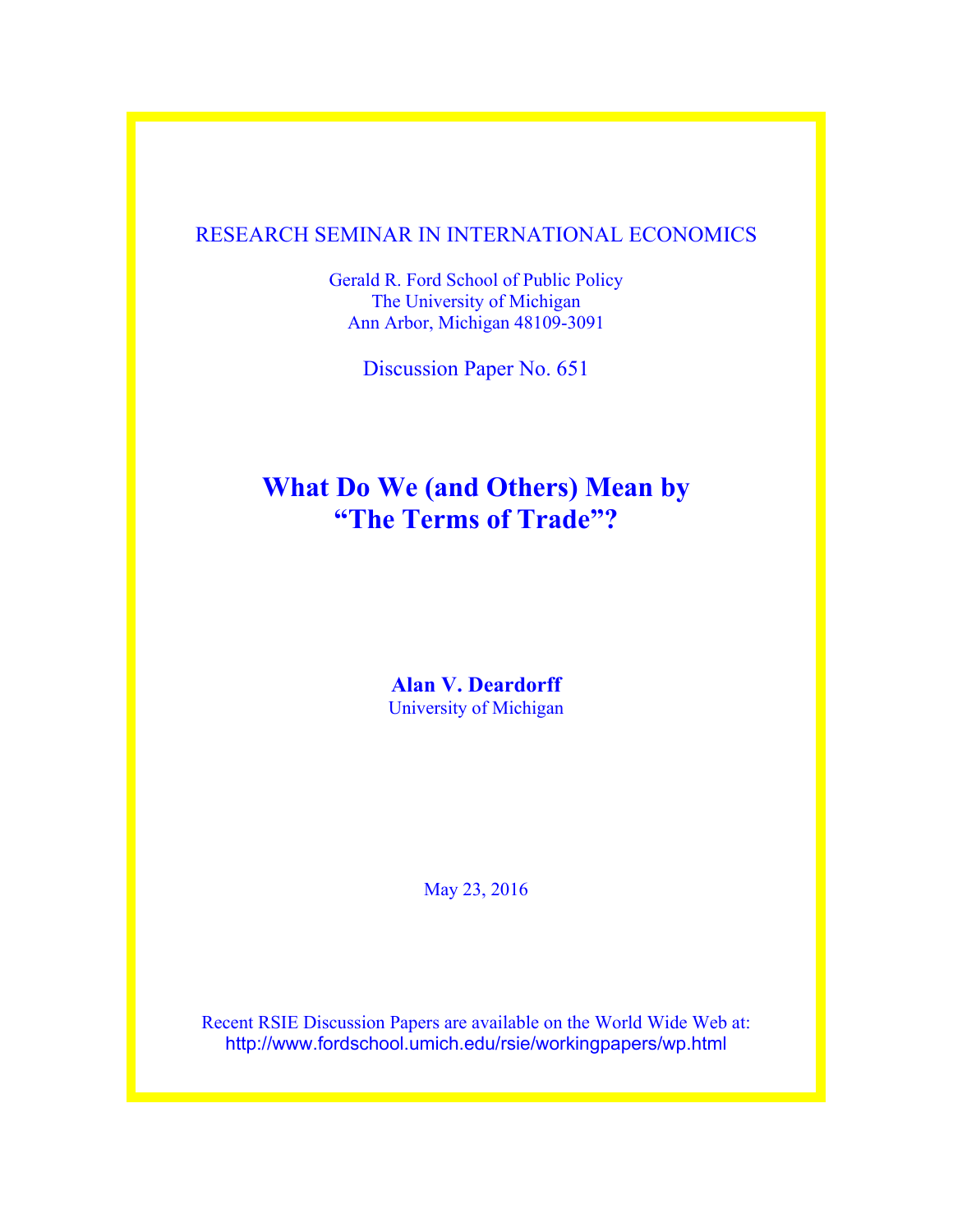# **What Do We (and Others) Mean by "The Terms of Trade"?**

**Alan V. Deardorff**

**The University of Michigan**

May 23, 2016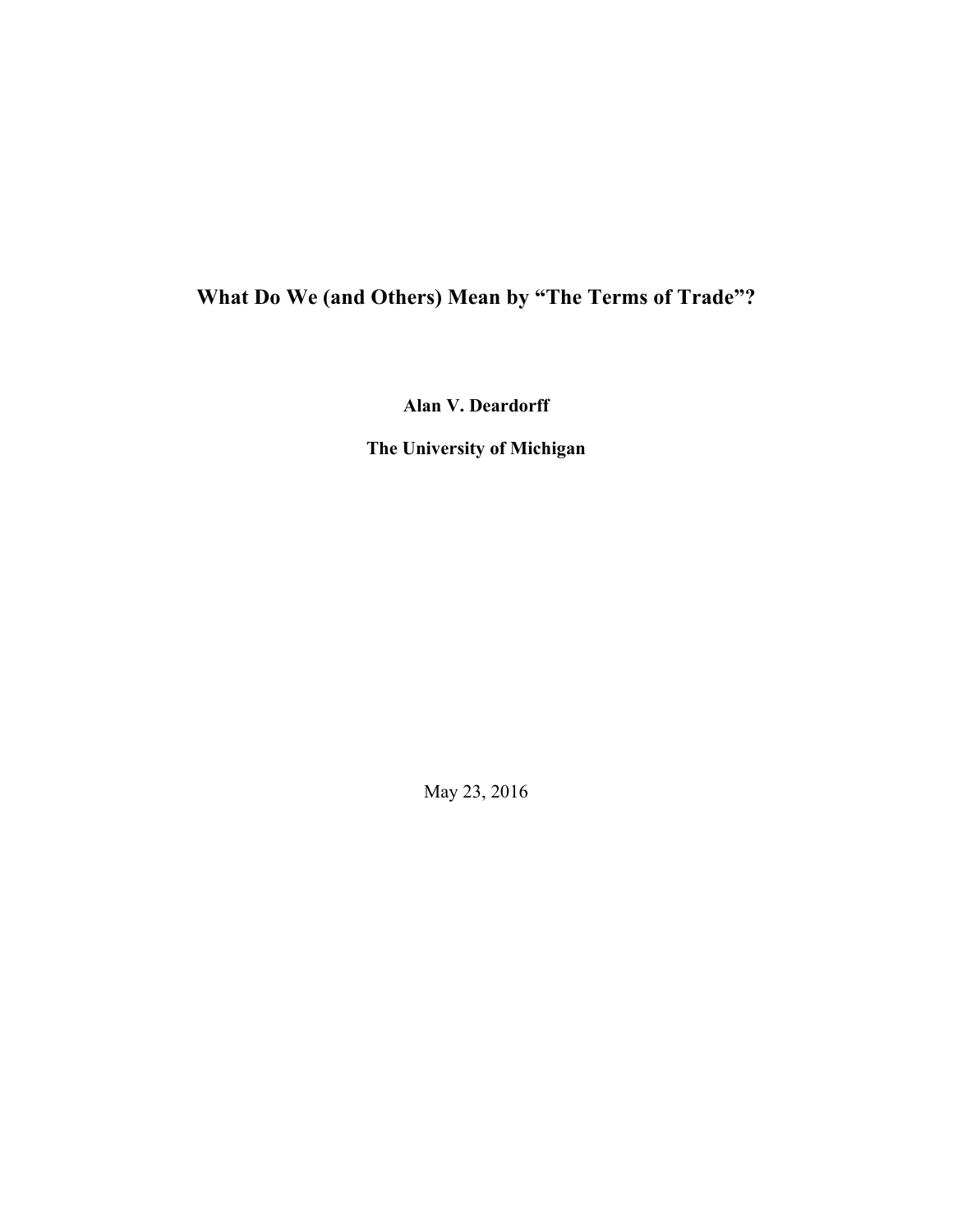#### **ABSTRACT**

### **What Do We (and Others) Mean by "The Terms of Trade"?**

#### **Alan V. Deardorff**

#### **The University of Michigan**

I explore how the concept of "the terms of trade" has been used since it was coined by Marshall. Early writers (Taussig, Viner, Dorrance) constructed variations on the relative price of traded goods that Marshall was concerned with, but most of these variations have been left behind in modern uses of the term, which today almost always refer to a relative price of exports and imports. However, when authors have wanted to identify the terms of trade with a particular country and to represent it either symbolically in an economic model or empirically, they have had to choose between defining the terms of trade as the relative price of exports or the relative price of imports. The first to do this was Taussig, who chose the second option, but he was followed by Viner who chose the first, and was followed in this choice by almost all writers for the next several decades. Then, around 1980, Taussig's choice came back into fashion among scholars of international finance. I document this contrast in definitions between international trade and international finance, then add slightly to Viner's argument for preferring that the terms of trade of a country be defined as the relative price of its exports.

**Keywords:** Terms of trade **Correspondence:** 

**JEL Subject Code:** F1 Trade Ford School of Public Policy

Alan V. Deardorff University of Michigan Ann Arbor, MI 48109-3091

Tel. 734-764-6817 Fax. 734-763-9181 E-mail: alandear@umich.edu http://www-personal.umich.edu/~alandear/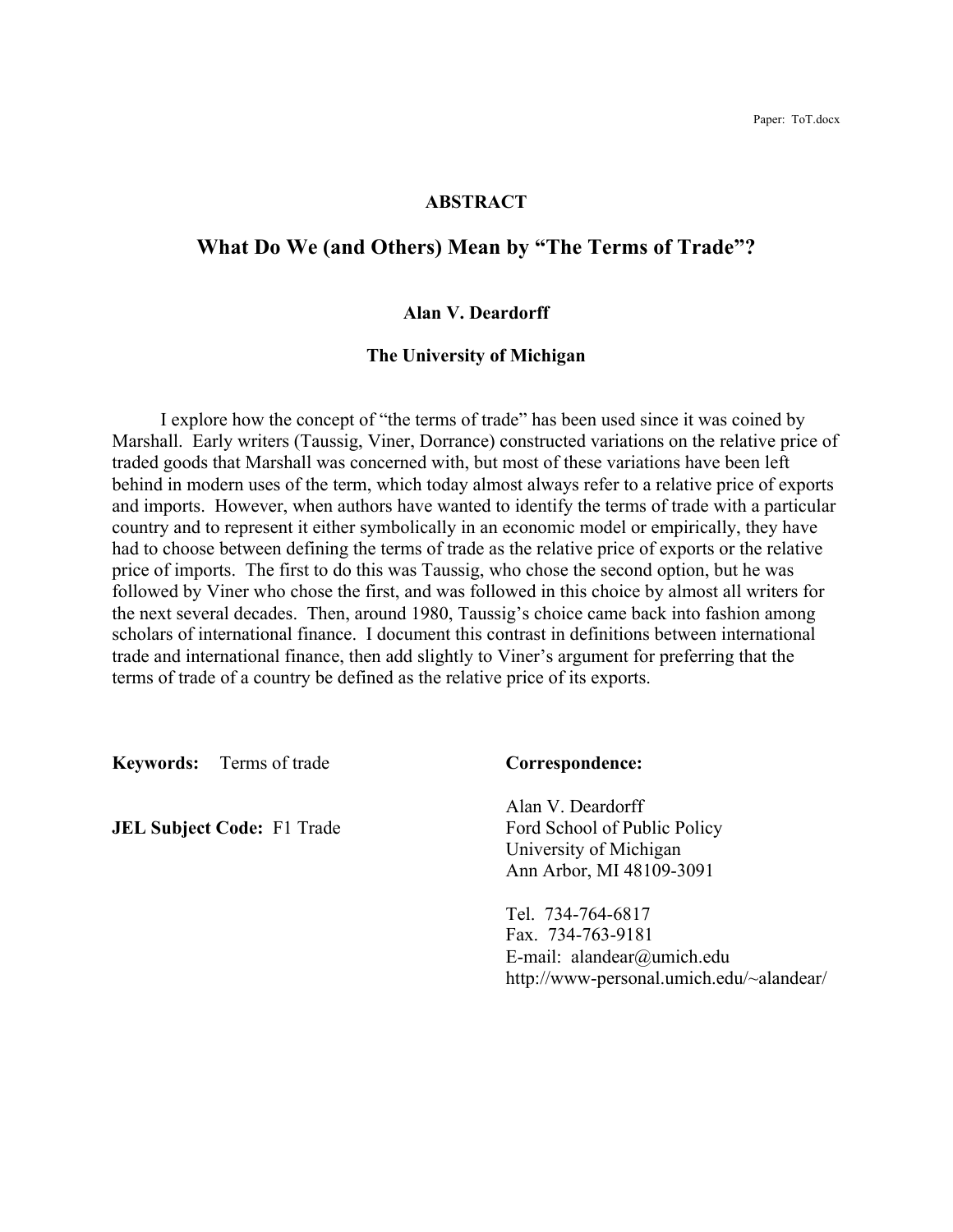# **What Do We (and Others) Mean by "The Terms of Trade"?\***

#### **Alan V. Deardorff The University of Michigan**

The expression "the terms of trade" has been in use by international economists for most of a century, and its fundamental meaning is clear to all: the prices at which countries exchange their products in international trade. Early discussions made that definition more precise in several different ways: the commodity terms of trade, the net and gross barter terms of trade, the single and double factoral terms of trade, and the income terms of trade. But in all cases it has been understood that if a country (or group of countries, or group of industries) gets more for what it sells, relative to what it pays for what it buys, then its terms of trade have  $(has?<sup>1</sup>)$  improved.

Does that mean it is necessarily better off? No, because prices may be endogenous, and the country's welfare depends on what has caused prices to change. But the change is nonetheless in the direction of improving welfare, other things equal.

So, aside from having to choose among the many variants of "the terms of trade" listed above, where is the ambiguity that I seek to clarify here? It is in the definition of

 <sup>\*</sup> This paper is a byproduct of work I have been doing to update and extend my online *Glossary of International Economics*, Deardorff (2014, 2016), which includes my notes on the origins of many of the terms that are defined there. My interest in one of these terms – the Terms of Trade – expanded beyond what was reasonable to include in the *Glossary*, and this paper is the result. I was prompted to think that this might be of interest to others by the response to this topic when I presented some of my origins research to a group at Yale in April, 2016. My thanks to Sam Kortum and Oleg Itskhoki who have continued to express interest and provided their insights. My thanks also to Ken Rogoff and Maury Obstfeld, for their reflections on how they have used the term.

<sup>&</sup>lt;sup>1</sup> Most authors treat "terms of trade" as plural when speaking of improvement or deterioration. But when identifying it with a single number or ratio, most (but not all) treat "terms of trade" as singular.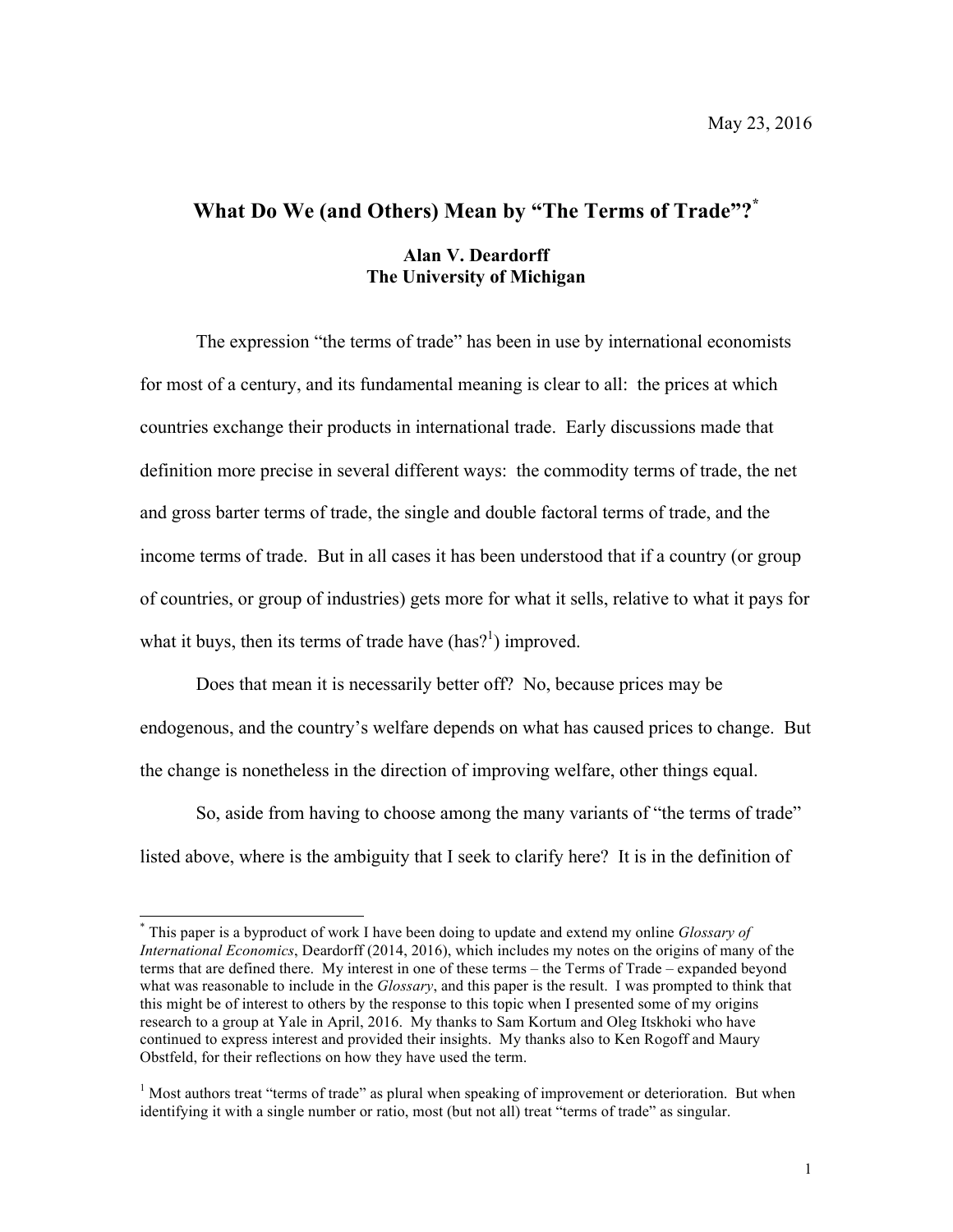the number that we assign to the concept of the terms of trade, when such a number is necessary. Is it the relative price of exports,  $p_X/p_M$ , or the relative price of imports,  $p_M/p_X$ ? Like so many such things in international economics, either must be acceptable, but confusion arises if some assume one definition and others another, especially if neither side makes clear what it has done.

A similar ambiguity exists for the exchange rate, but because that is well understood, most of us are very careful to define the term when we use it, as either the domestic-currency price of foreign currency, or the foreign-currency price of domestic currency. Indeed, there is so little presumption of one or the other – or even in many cases which currency is domestic and which is foreign – that exchange rates are sometimes reported both ways, as in the *Wall Street Journal*, where "In US\$" and "Per US\$" appear side by side.

But the terms of trade has taken a different path. Because the terms of trade is so closely associated with economic welfare, unlike the exchange rate, it has been natural to define the terms of trade of a country such that its rise is associated with welfare improvement. Therefore, with exceptions that I will note below, most trade economists have defined a country's terms of trade as the price of its exports divided by the price of its imports,  $p_X/p_M$ .

Such specificity has not been necessary for all who have used the concept of the terms of trade. For many it has been sufficient to say that a country's terms of trade have "improved" or "deteriorated," or other equivalent language that is equally unambiguous. But when it has been necessary to formalize the terms of trade as a variable within an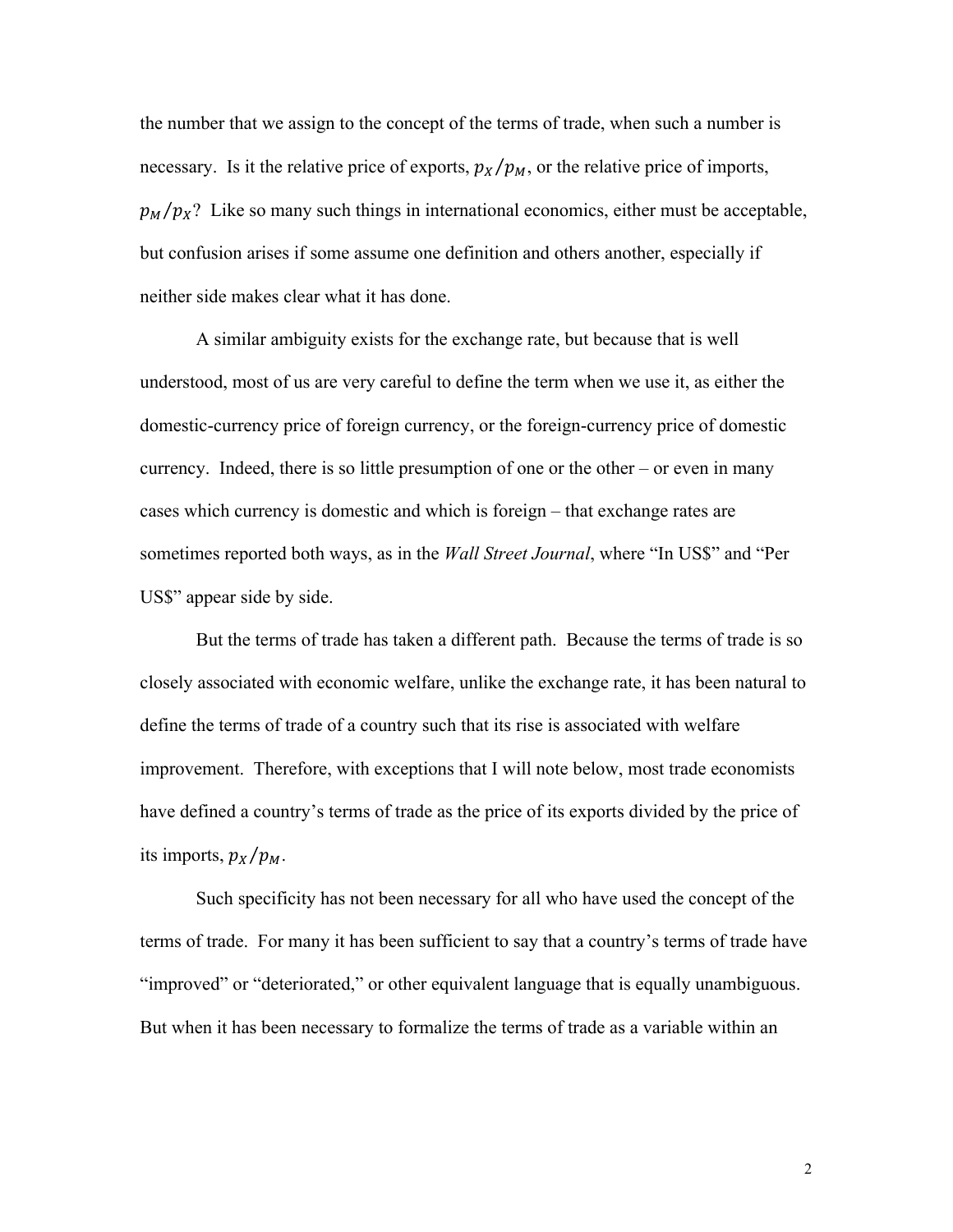economic model, or to report a measure of it empirically, then authors have had to choose its definition as either the relative price of exports or the relative price of imports.

In what follows, I will first review the early history of the terms-of-trade terminology, which mostly attended to other issues than this choice. I will then report what I have learned about the choices that international economists have made over the years, and then conclude with my own thoughts about how the term should be used going forward.

#### *Theme and Variations from Marshall through Viner*

It was Marshall (1923, p. 161) who introduced<sup>2</sup> the term. In an example involving countries *E* and *G*, he spoke of

the amounts to which *E* and *G* would be severally willing to trade at various "terms of trade"; or, to use a phrase which is more appropriate in some connections, at various "rates of exchange."

He then explained his preference for the new term on the grounds that "rates of exchange" may be understood to connote monetary exchange rates, while he meant the rate at which goods are traded for other goods. Marshall's desire to separate exchange of goods from exchange of currencies may have foreshadowed the confusion over its definition that still exists.

Having introduced the expression in his book, Marshall then used it in subsequent discussions, but he did not use it exclusively. He seemed to alternate between "terms of

 <sup>2</sup> Here and elsewhere, when I say that an author was the first to say something, I obviously cannot be sure of that. The most I can do is explore the available literature for what has been written and, mostly, published. I cannot know what people were saying orally to their colleagues or their students. And while the search tool of Google Scholar is wonderful for exploring the written record, neither I nor probably it can do that perfectly.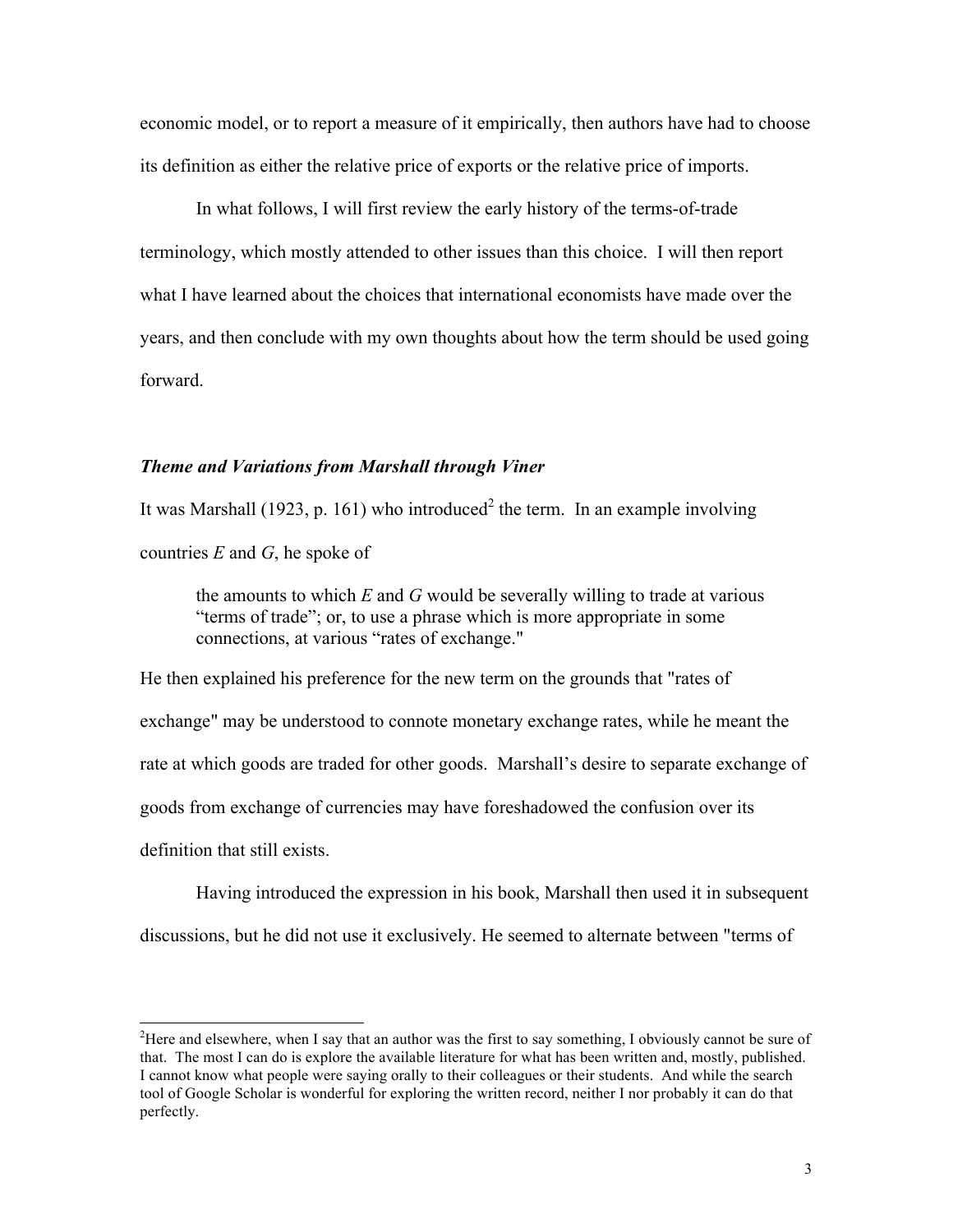trade" and "rate of interchange," two expressions that seemed to be synonyms as he used them.

There is slight uncertainty as to whether this was Marshall's first use of the expression. This is because it also appears in Appendix J of the same book, which a footnote explains was largely written much earlier, between 1869 and 1873, and which was "privately printed and circulated among economists at home and abroad in 1879." (p. 330). However, Appendix J with only very few exceptions does *not* use "terms of trade," but rather alternates between "rate of interchange" and "exchange index." It seems likely that the few occurrences (I have found only two) of "terms of trade" in that appendix were added when it was presumably revised for its 1923 publication. This is supported by the fact that "terms of trade" does not appear at all in the 1920 8th edition of Marshall's (1890) *Principles.*

Was Marshall the first to use the term? Taussig (1927) says he was, citing Marshall (1923). And I have confirmed that Mill (1848) did not use the term. That of course leaves open a great many others who might have done so. But from the way Marshall introduced the term, it appears that he at least thought it was new.

Marshall treated the terms of trade as the relative price associated with the exchange of goods between two countries, without ever identifying it as the terms of trade *of* either one of them. His table on p. 162 (repeated on p. 330), of terms on which the two countries were willing to trade, recorded the relative prices as *G*-bales per *E*bales, and thus the relative price of country *E*'s exports. Identifying the countries as England and Germany, and assuming that Marshall took the English perspective, one might infer that he viewed the proper definition of the terms of trade as  $p_X/p_M$ . But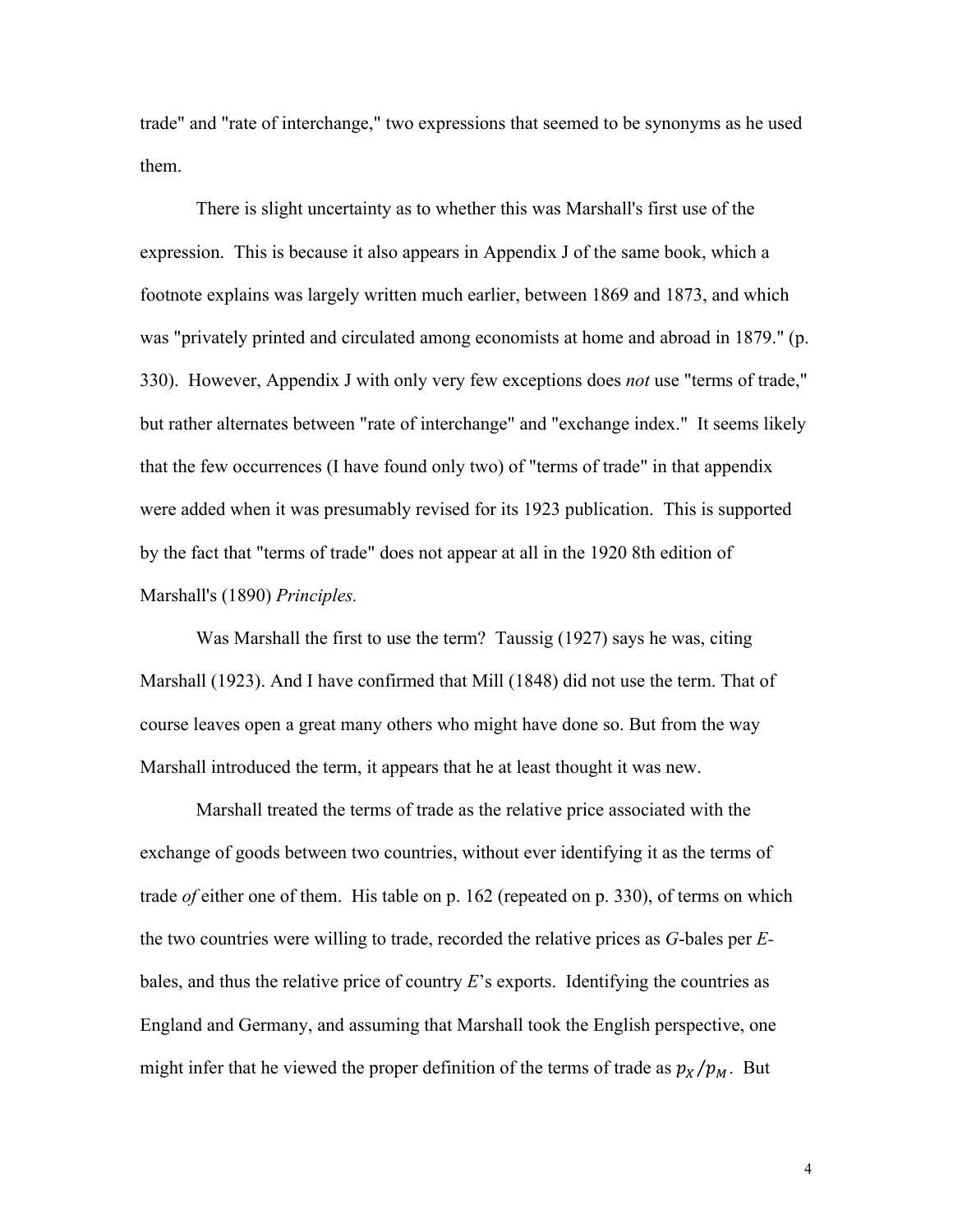when he later needed to examine the elasticity of *E*'s import demand (footnote 1, p. 337), he identified the terms of trade in his Fig. 7 as *OM*/*PM*, which was the quantity of exports divided by the quantity of imports, and thus  $p_M/p_X$ . It seems that he used whichever definition fit best with his purpose at the moment, and probably did not expect either formulation of the relative price to take precedence over the other.

It was Taussig (1927) who first spoke of the terms of trade of a country, rather than only the exchange between two countries. This was not his main concern, which was rather to clarify the term as the "barter terms of trade" and to distinguish the "net" and "gross" versions of that, as I will explain further below. He did not however initially present the terms of trade as a number, but rather as a pair of numbers: "The net barter terms of trade are then 9.8 wheat =  $11 \frac{1}{2}$  linen" (p. 116).

Further in his discussion, however, Taussig presented graphs of data for the terms of trade for Great Britain, Canada, and the United States. To do that he needed a single number, and he chose  $p_M/p_X$ . He was not as clear about this as one might have wished, but his discussion accompanying his graphs made clear that a fall in what he was reporting was beneficial and a rise was harmful. Thus, as the first to speak of the terms of trade *of* a country,<sup>3</sup> Taussig made a choice contrary to the more common use today.

The reason for this reversal was a decision of Viner (1937). He defined the terms of trade not has the relative price of two goods, but rather as the relative price of exports and imports, and he explicitly chose the price of exports for his numerator on page 558. That this was deliberate is clear from the associated footnote:

This reverses Taussig's procedure, where a rise in the index indicates an *unfavorable* movement of the terms of trade. No question of principle is

<sup>&</sup>lt;sup>3</sup>Taussig actually said the terms of trade *for* each of these countries in his text. But the index to his book included "Barter terms of trade … of Great Britain," "of Canada," and "of United States."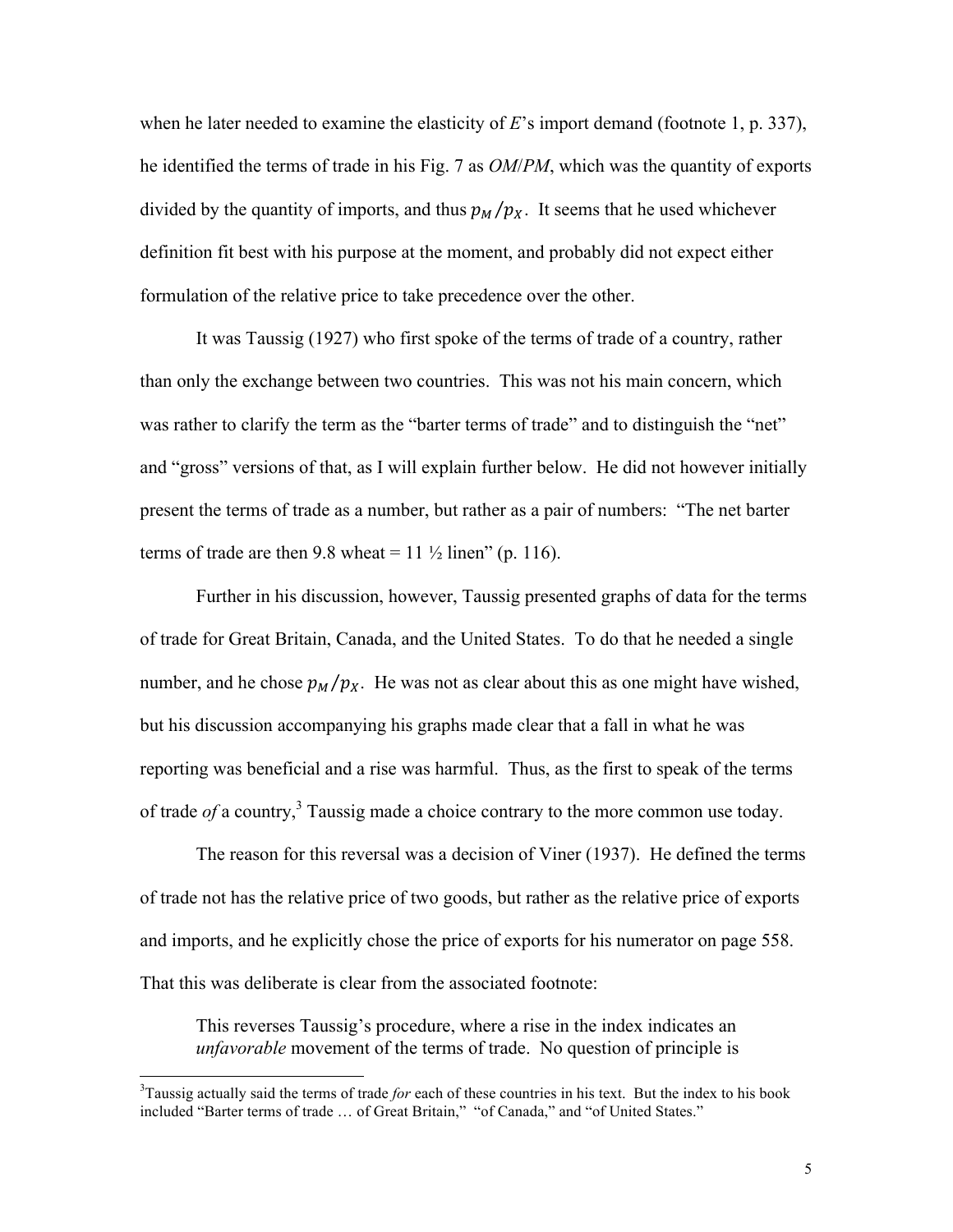involved, but it seems to me to be more convenient to represent favorable movements of the indices by rising indices. The formulae which follow are so constructed that a movement of any element in the formula favorable to the country in question operates to raise the index, and vice versa. [Italics in original.]

Again, this choice of numerator was not the main, or even an important, point of Viner. Like Taussig, he wanted to suggest alternative definitions for the terms of trade that would have more substantive meaning. This seems a good place to review the various forms of the terms of trade that these and other authors have proposed.

Taussig noted that if trade is unbalanced, then the relative prices do not fully indicate the amounts of goods that a country is exchanging for its imports. Letting *X* and *M* be the quantities of exports and imports, balanced trade implies  $p_X X = p_M M$  and therefore  $p_X/p_M = M/X$ . Taussig called the price ratio the "net barter terms of trade" and the ratio of quantities the "gross barter terms of trade," though in both cases he used the reciprocal of what I have stated here. His point was that if trade is unbalanced, then a country will pay either more of its export (if it runs a surplus) or less of its export (if a deficit) than would be indicated by the prices.

Viner, too, argued that the prices of exports and imports were not necessarily what were most important, especially as the classical economists would have understood trade. They, he said, were more concerned with factors than with goods, and specifically with how the services of factors were exchanged for one another. For that he included the productivity of domestic factors in producing exports, *AX*, and of foreign factors in producing imports,  $A_M$ , in order to define the "single factoral terms of trade,"  $A_X p_X / p_M$ , and the "double factoral terms of trade,"  $A_X p_X / A_M p_M$ .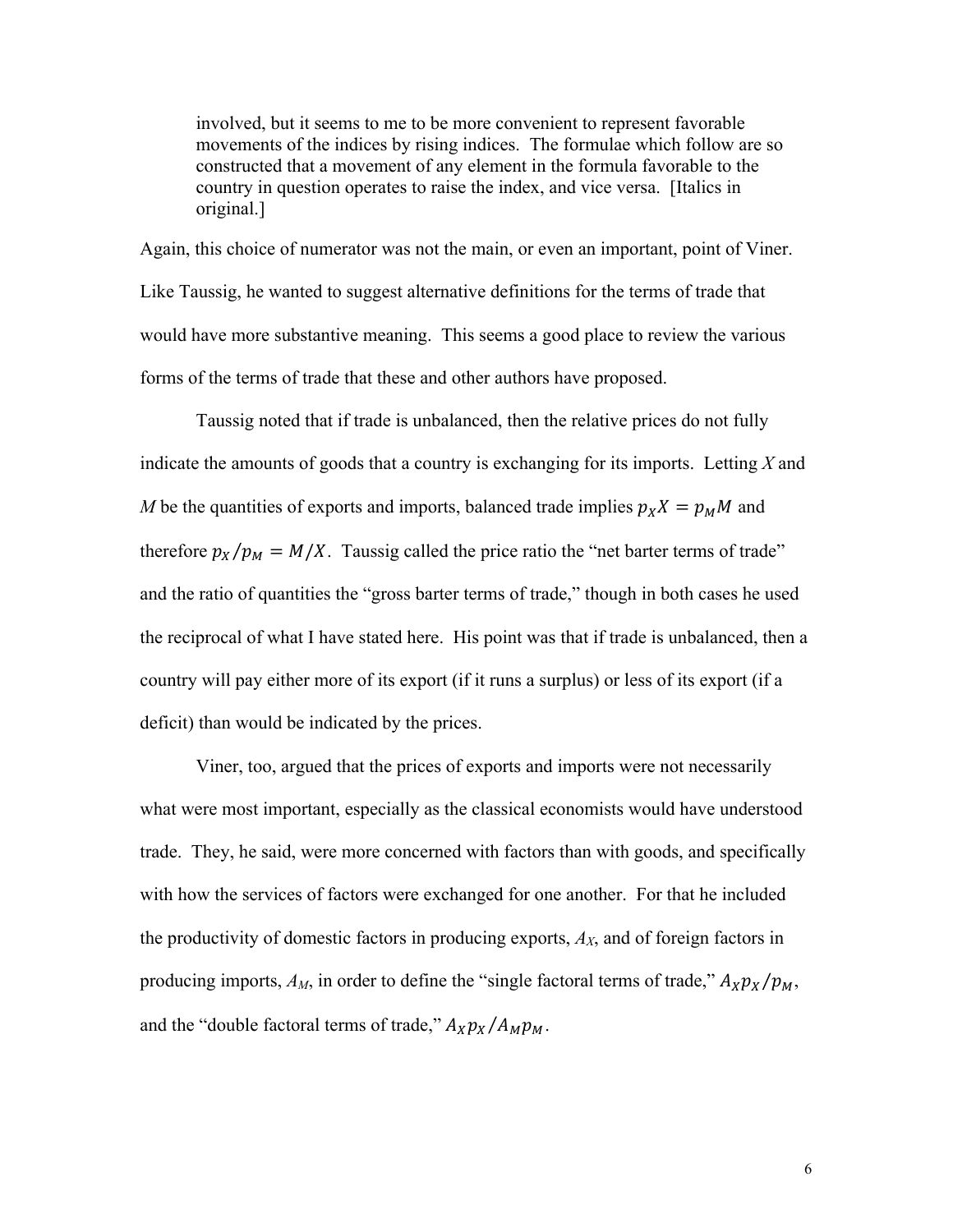A final variation on these themes was provided by Dorrance (1948) who introduced the "income terms of trade." He argued that what mattered for a country's welfare was the amount that it could buy with the total income generated by its exports, and he therefore defined the "income terms of trade" as  $p_X X / p_M$ . This and the other definitions are presented in Table 1, for ease of reference.

#### *Choices of Orientation*

The choice between  $p_X/p_M$  and  $p_M/p_X$  has not been the same for all writers. Many, as mentioned above, did not need to make a choice, as they needed only to refer to the terms of trade improving or worsening. But those who did choose sometimes chose one and sometimes the other. My question is whether there has been a pattern to these choices. I have looked at a fair number of published papers dealing with the terms of trade, especially those that included the phrase in their titles, and found the results in Table 2.

The table includes all of the sources that I was able to find where a choice between  $p_X/p_M$  and  $p_M/p_X$  was clear, either from an explicit statement or by inference from the discussion surrounding data that were presented. If I found the same author using the same choice more than once, I include only their first appearance, but if they made a different choice in one paper than another, including with coauthors, then I include each appearance.

One pattern in Table 2 stands out: From the time that Viner (1937) expressed his preference for  $p_X/p_M$ , the literature largely conformed to his preference for forty years. Writers in this period included many great names of economics and international trade: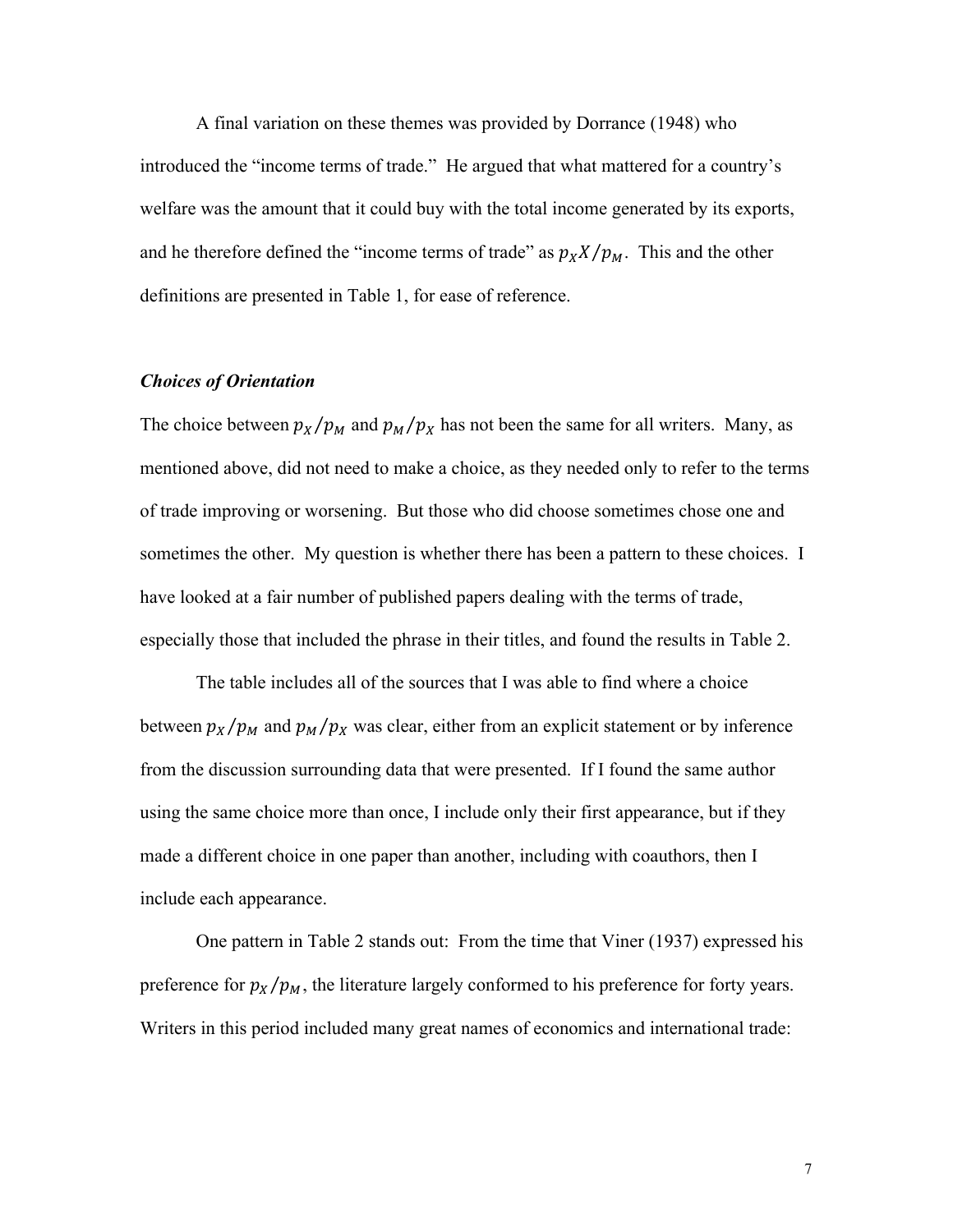Baldwin, Corden, Johnson, Kaldor, Kemp, Kindleberger, Krueger, Pigou, and Samuelson, all of whom followed Viner's example of  $p_X/p_M$ .

Only in 1980 did the alternative definition  $p_M/p_X$  begin to reappear frequently in the literature. This may have been prompted by Dornbusch (1976a,b) who spoke of "fluctuations in the exchange rate and the terms of trade" as though they were the same. Since he defined the exchange rate "as the domestic currency price of foreign exchange," one might infer that he viewed the terms of trade similarly, as the domestic-goods price of foreign goods, or  $p_M/p_X$ . It is on that basis that I have included his two papers in the right-hand column of Table 2.

Whatever Dornbusch may have intended, however, no such ambiguity was present in two papers by Obstfeld a few years later. Obstfeld (1980, p. 463) included "… where  $\tau$  denotes the terms of trade, defined as the price of foreign consumption goods in terms of home goods." Likewise, in Obstfeld (1981) he defined *p* as the terms of trade and on p. 15 considered "a rise from *p* to *p'* in the relative price of the foreign good."

I would not have bothered to mention both of these citations were it not for the fact that, years later in what has become the definitive textbook for international macroeconomics, Obstfeld and Rogoff (1996) reversed this practice on p. 25: "In general a country's terms of trade are defined as the price of its exports in terms of its imports." That they saw the same convenience of this formulation noted by Viner is clear later when, on p. 236 they explained the effect of the terms of trade on the well being of the country: "The reason is basic: a country whose terms of trade fall receives less in return for each unit of the good it exports."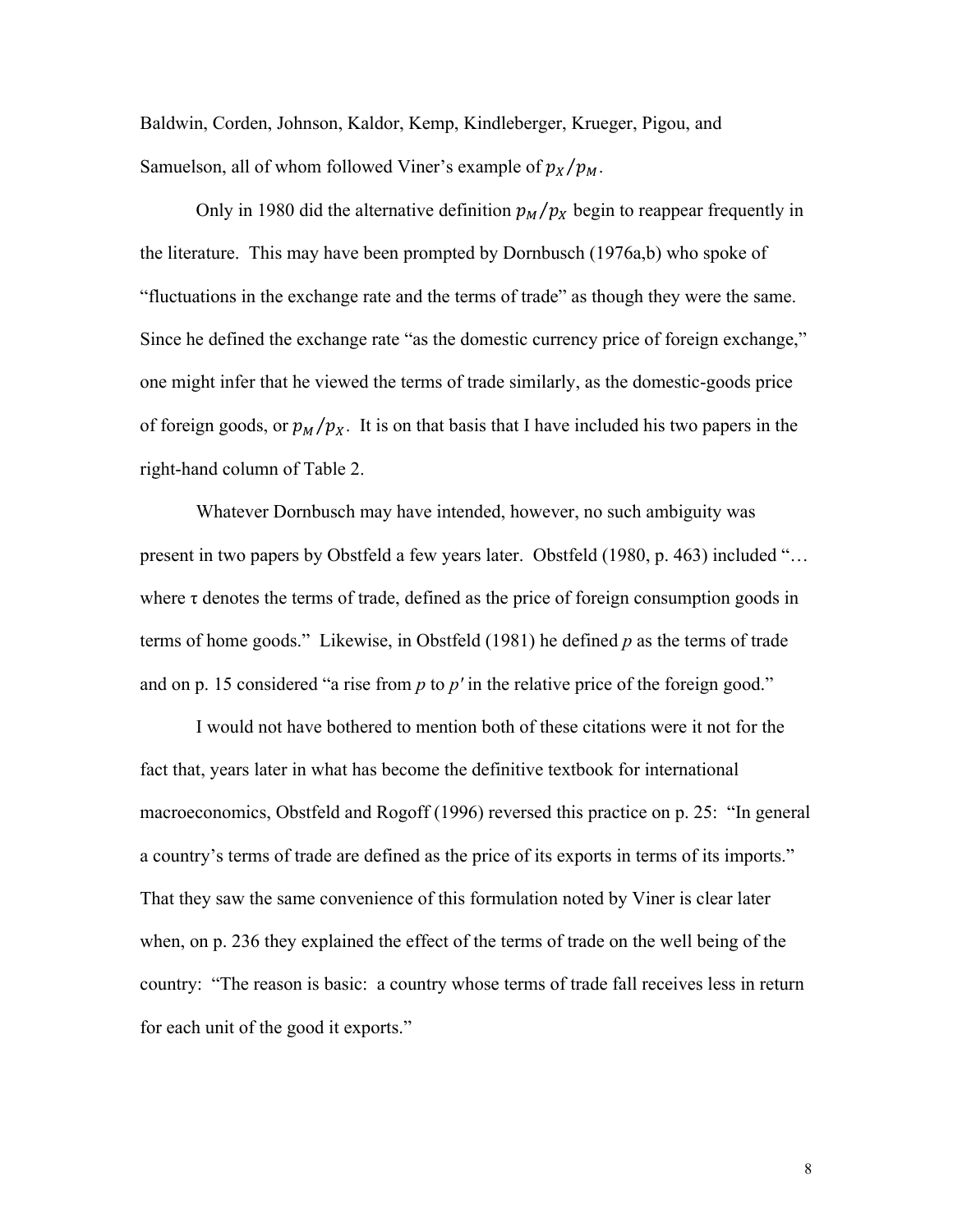One might suppose that this change was due to Obstfeld's co-author, but then the two together went back to the formulation of Obstfeld alone in Obstfeld and Rogoff (2000) when they spoke of "the relative price of home imports in terms of home exports – the home terms of trade."

These contributions by the scholars who have been the foremost figures in international finance and international macroeconomics may account for another pattern that one can see in Table 2: with some exceptions, those who have used the  $p_M/p_X$ definition have been scholars of international finance, while those using  $p_X/p_M$  have been scholars of international trade.<sup>4</sup>

I've done my best to mark with asterisks in Table 2 those papers the authors or topics of which seem to belong within international monetary/macroeconomics/finance. From Dornbusch (1976) on, all of the papers using the  $p_M/p_X$  definition fell into that category, although there have also been an increasing number of such papers using  $p_X/p_M$ .

What I did not know and wanted to find out was why so many of our counterparts in the monetary side of international economics have this preference. Communications with Obstfeld and Rogoff suggest that it has to do with aligning the terms of trade with the real exchange rate, which was in turn defined to parallel the use by Dornbusch (1976) of the nominal exchange rate as the domestic currency price of foreign exchange. But why that choice instead of the opposite? Obstfeld says<sup>5</sup>

<sup>&</sup>lt;sup>4</sup> The terms of trade have also been a perennial concern of development economists. They have tended to focus on the terms of trade between primary products, exported by developing countries, and manufactures. To the extent that they spoke of the terms of trade of developing countries, it was the relative price of the primary products, in line with the usage of trade economists.

<sup>&</sup>lt;sup>3</sup> Personal communication, May 8, 2016.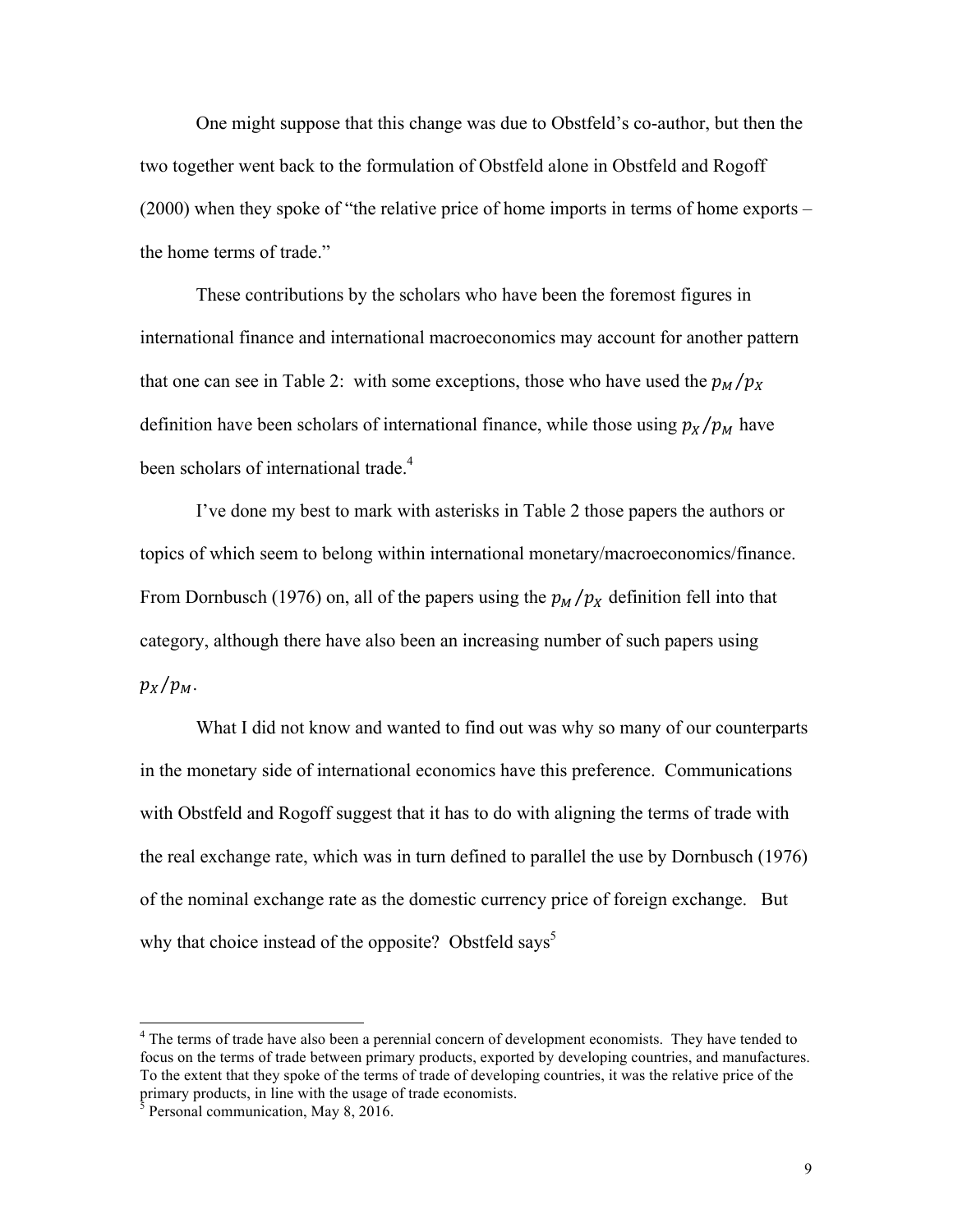I suspect this comes from the monetary approach to the exchange rate/bop. Monetary neutrality means that when the money stock rises, all prices rise, including that of foreign exchange. Easy to remember.

#### *Does it Matter?*

No, not really. As Viner said, "No question of principle is involved." He viewed it as a matter of convenience. Since the terms of trade is associated with welfare (as evidenced by the regular use of the terms of trade "improving" or "deteriorating"), it is most intuitive if a rise is associated with a welfare improvement. I can testify to that from my own struggle to understand the graphs in Taussig, though I admit that my difficulty may have been due to years of thinking of the terms of trade by the opposite definition.

There is another reason that I think of, however, for preferring  $p_X/p_M$  over  $p_M/p_X$ . Countries typically export far fewer products than they import, and some countries such as oil exporters essentially export only one. To think of a terms of trade improvement as a fall in the prices of the many things that they import rather than a rise in the price of the few that they export is counterintuitive. It is true of course that when that happens, they do pay less of their own output for what they import. But that surely is not the most natural way to think of such a change.

Admittedly, in the realm of international finance, where changes in the terms of trade often arise from changes in nominal exchange rates, that connection with the prices of real goods is less direct. Perhaps this is why our colleagues from the monetary/macro/finance side of international economics (the "unreal side"?) see it differently.

Not that anything I say will change what they do. The most that I can hope for is that authors on both sides of the real/monetary divide make a point of stating how they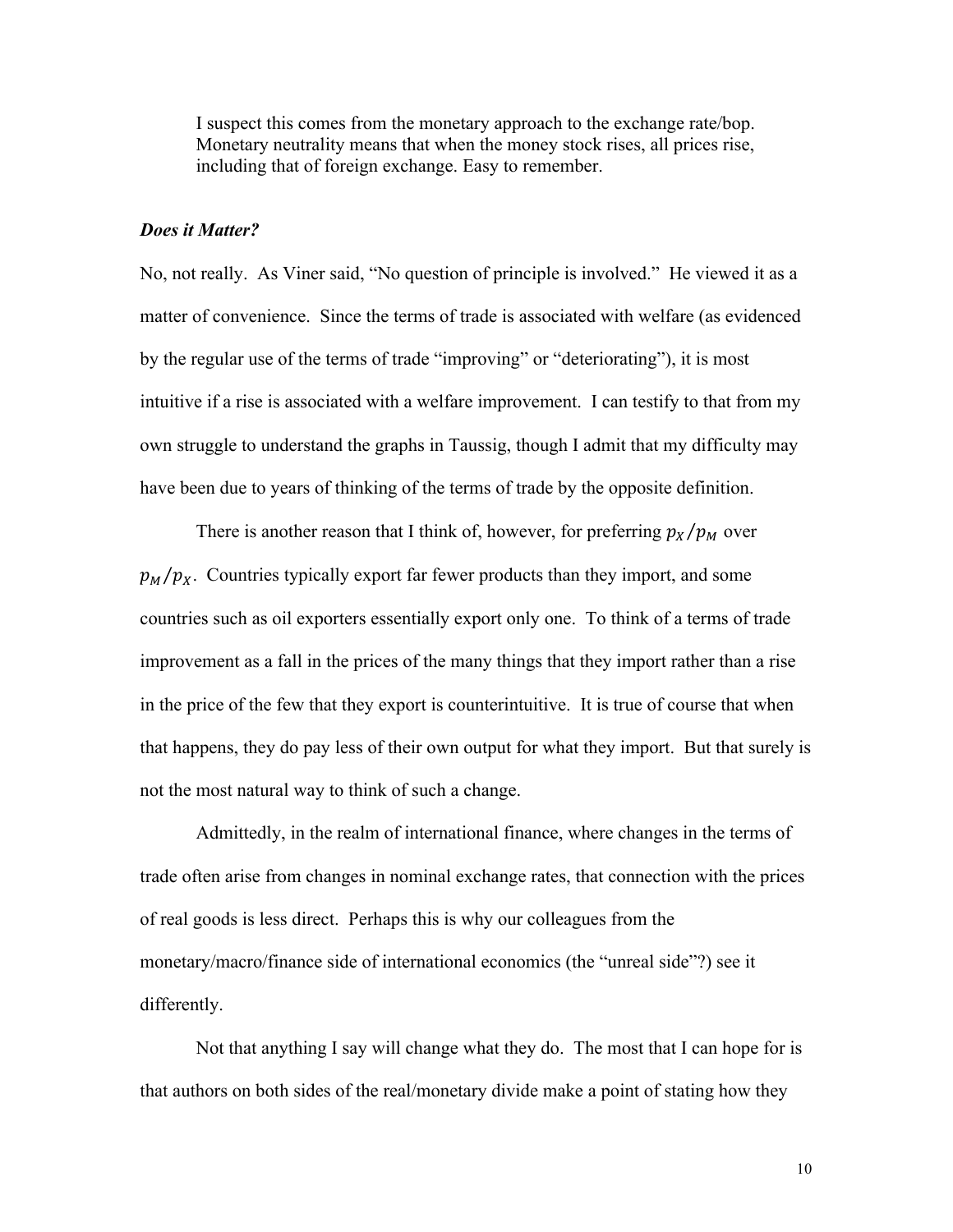define the terms of trade whenever they use it in a way where the definition matters.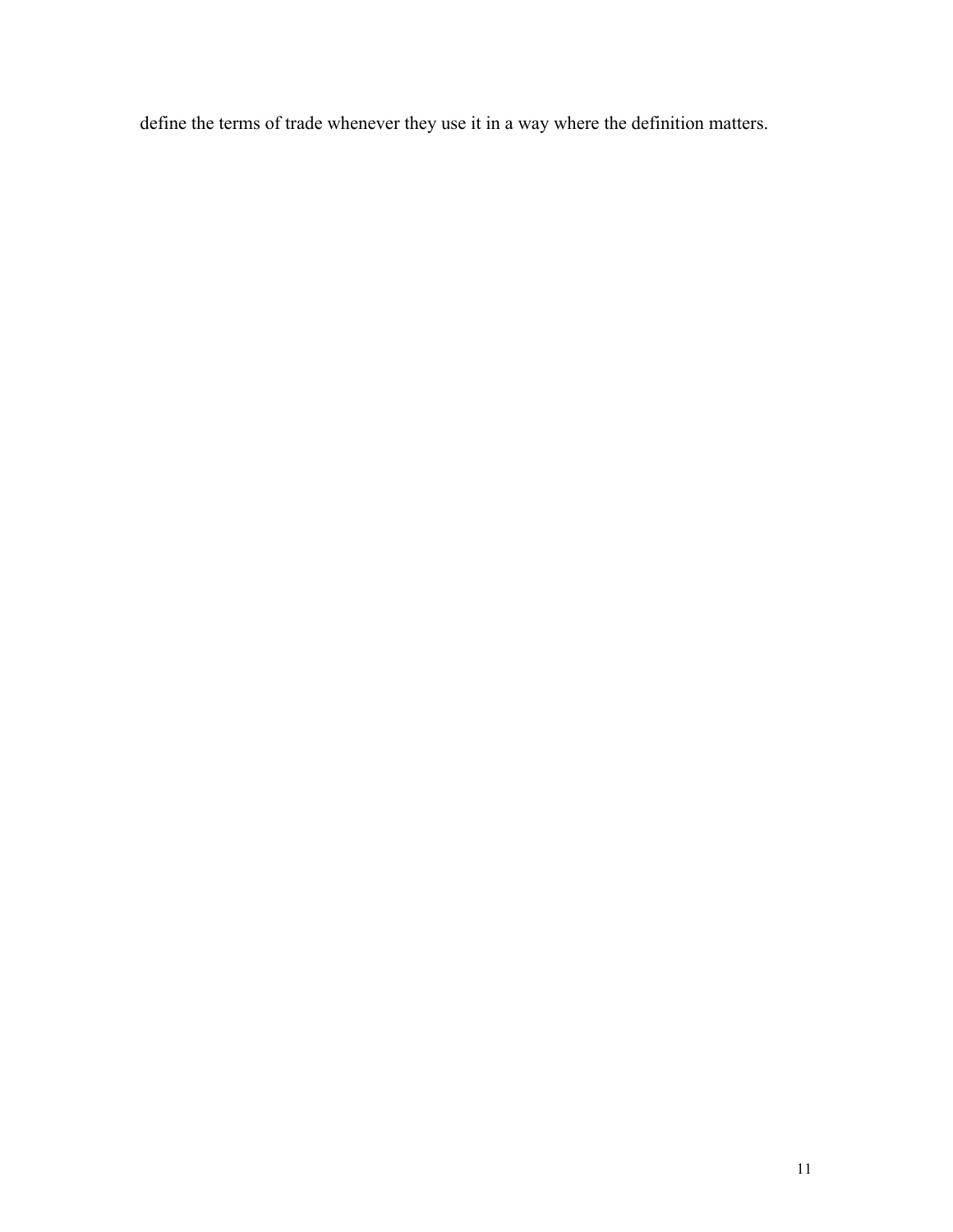## **Table 1 Definitions of the Terms of Trade\***

Commodity Terms of Trade

| = Net Barter Terms of Trade        | $p_{X}/p_{M}$     |
|------------------------------------|-------------------|
| <b>Gross Barter Terms of Trade</b> | M/X               |
| Single Factoral Terms of Trade     | $A_X p_X / p_M$   |
| Double Factoral Terms of Trade     | $A_X p_X/A_M p_M$ |
| Income Terms of Trade              | $p_X X / p_M$     |

where 

 $p_X$ , *X*, and  $A_X$  are the price, quantity, and productivity of factors producing exports

 $p_M$ , *M*, and  $A_M$  are the price, quantity, and productivity of factors producing imports

\*All are defined such that an increase is an improvement for the exporting country.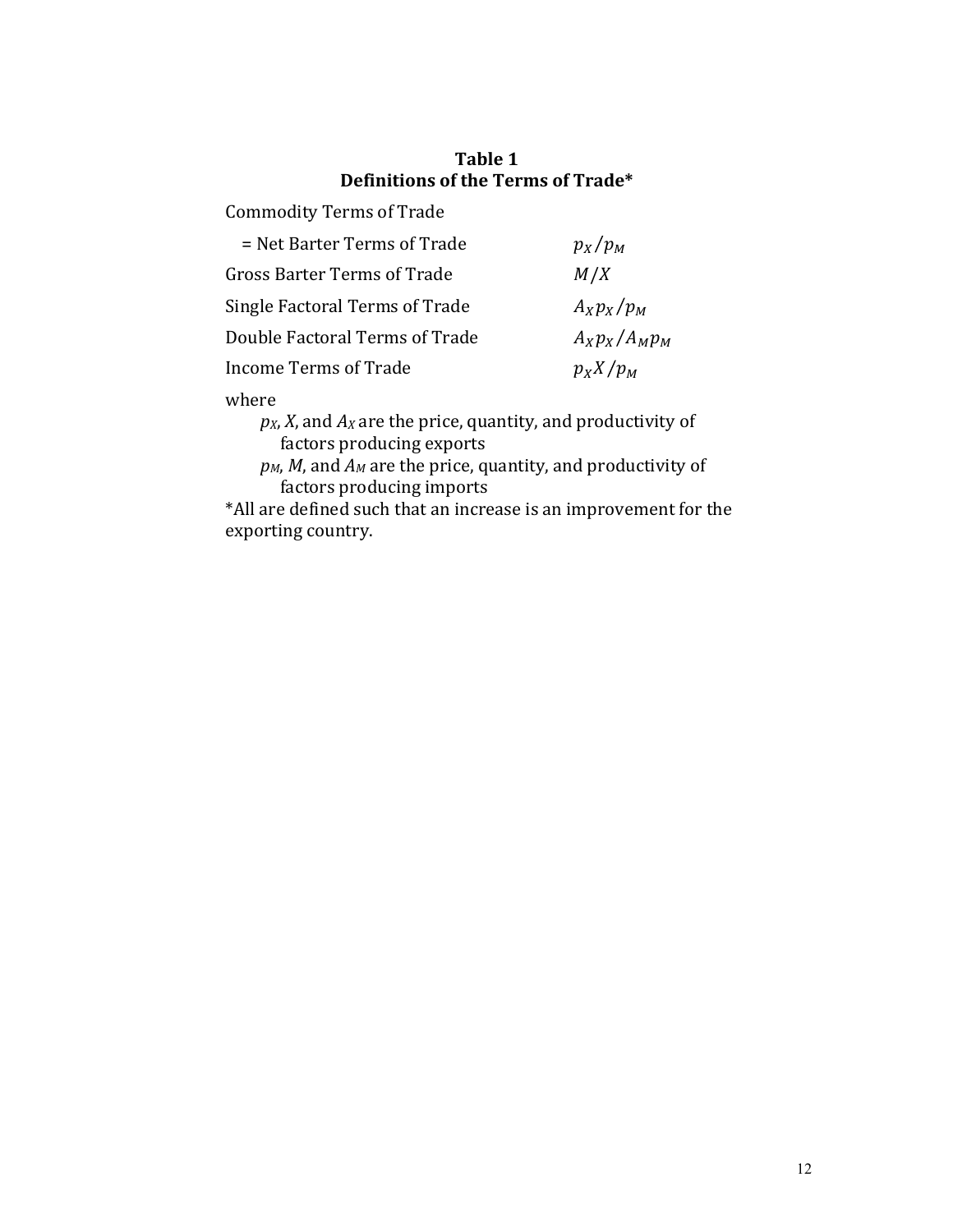## **Table 2** Sources using  $p_X/p_M$  and  $p_M/p_X$

## $p_X/p_M$   $p_M/p_X$

# Taussig (1927)

Leontief (1933) Viner (1937) Belshaw (1939) **Mauldon & Anderson** (1939) Benham (1940), Kaldor (1940) Schiff (1942) Boulding (1947) Dorrance (1948) Imlah (1950), Pigou (1950) Johnson, (1951) Meier (1952), Samuelson (1952) Harberger (1952) Baldwin (1955), Kemp (1955), Kindleberger (1955) Corden (1957) Mundell (1964) Krueger & Sonnenschein (1967) \*Dornbusch (1976a,b) \*Branson & Katseli-Papaefstratiou (1980), \*Díaz Alejandro (1980), Findlay (1980), Spraos (1980) \*Obstfeld (1980) \*Obstfeld (1981) \*Svensson & Razin (1983) Diewert & Morrison (1985), \*Persson & Svensson (1985), Sapsford (1985) \*Svensson (1985) \*Ahmed (1987) \*Frenkel & Razin (1987) Grilli & Yang  $(1988)$   $*$ Ostry  $(1988)$ Cuddington & Urzua (1989)  $\qquad$  \*Sen & Turnovsky (1989) Powell (1991), Sarkar & Singer (1991) \*Ostry & Reinhart (1992) Bleaney & Greenaway (1993), Shiells & Reinert (1993) \*De Gregorio & Wolf (1994), \*Gruen & Wilkinson (1994) \*Backus et al. (1994) \*Amano & van Norden (1995), \*Mendoza (1995) \*Obstfeld & Rogoff (1996) Bagwell & Staiger (1999)  $*Broda (2001)$ , Hadass & Williamson (2001) Kohli (2004) Kaplinsky (2006) Blattman et al. (2007)  $*$ Corsetti et al. (2007) \*Kehoe & Ruhl (2008) \*Aghion et al. (2009), Epifani & Gancia (2009), Spatafora & Tytell (2009) \*Choudhri & Schembri (2010) \*Crucini et al. (2011)  $*$ Aizenman et al. (2012), Hanson (2012)  $*$ Berka et al. (2012) Feenstra et al. (2013)  $*$ Jacob & Peersman (2013)

(\*International monetary/macro/finance)

Caliendo & Parro (2015)

\*Backus & Crucini (2000), \*Obstfeld & Rogoff (2000)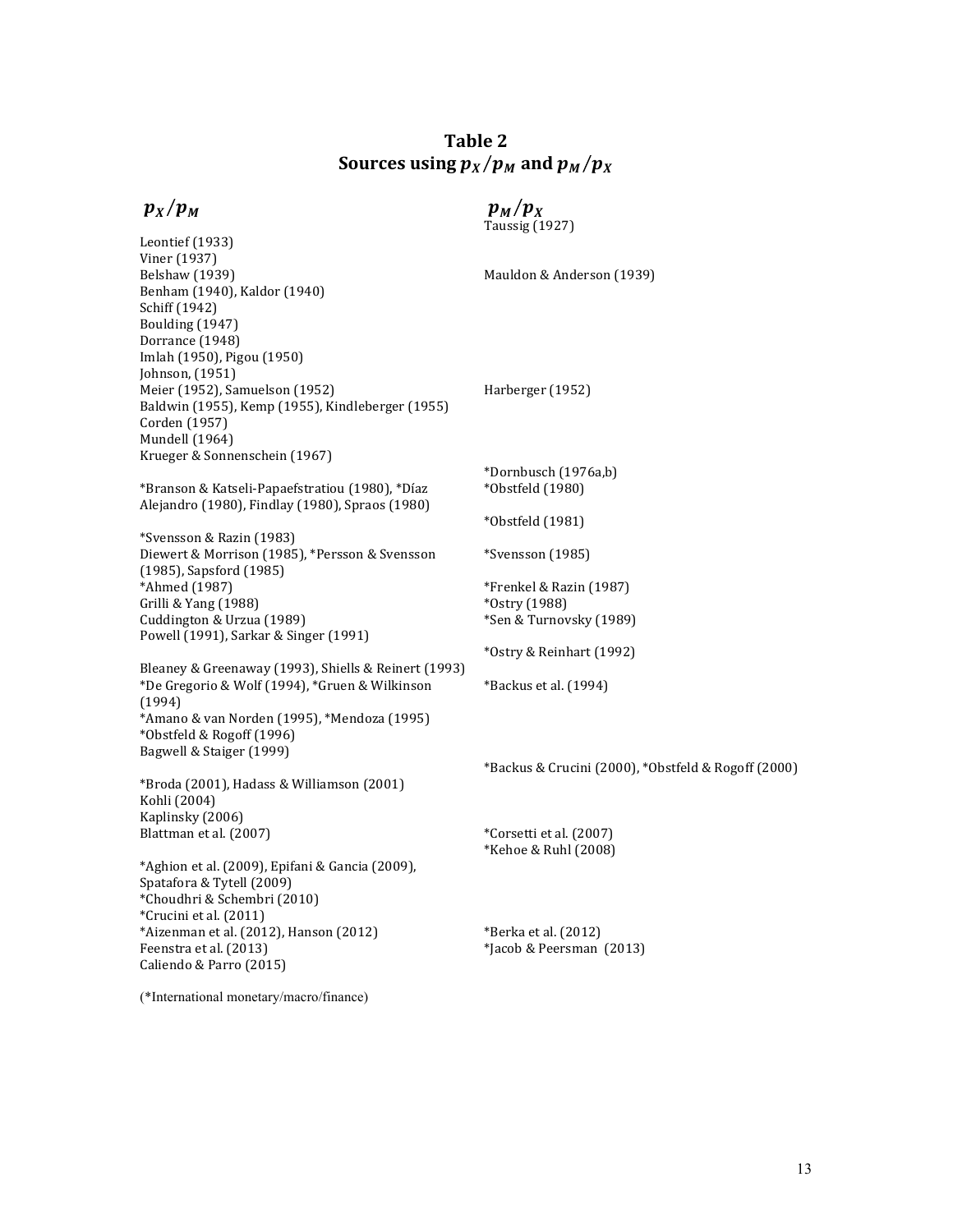#### **References**

- Aghion, Philippe, Philippe Bacchetta, Romain Rancière, and Kenneth Rogoff. 2009. "Exchange rate volatility and productivity growth: The role of financial development," *Journal of Monetary Economics* 56(4), May, pp. 494–513.
- Aizenman, Joshua, Sebastian Edwards, and Daniel Riera-Crichton. 2012. "Adjustment patterns to commodity terms of trade shocks: The role of exchange rate and international reserves policies," *Journal of International Money and Finance* 31(8), December, pp. 1990–2016.
- Ahmed, Shaghil. 1987. "Government Spending, the Balance of Trade, and the Terms of Trade in British History," *Journal of Monetary Economics* 20(2), September, pp. 195-220.
- Amano, Robert A. and Simoon van Norden. 1995. "Terms of Trade and Real Exchange Rates: Canadian Evidence," *Journal of International Money and Finance* 14(1), February, pp. 83-104.
- Backus, David K., Patrick J. Kehoe, and Finn E. Kydland. 1994. "Dynamics of the Trade Balance and the Terms of Trade: The J-Curve?" *American Economic Review* 84(1), (March), pp. 84-103.
- Backus, David K. and Mario J. Crucini. 2000. "Oil prices and the terms of trade," *Journal of International Economics* 50(1), February, pp. 185-213.
- Bagwell, Kyle and Robert W. Staiger. 1999. "An Economic Theory of GATT," *American Economic Review* 89(1), March, pp. 215-248.
- Baldwin, Robert E. 1955. "Secular Movements in the Terms of Trade," *American Economic Review* 45(2), May, pp. 259- 269.
- Belshaw, H. 1939. "Stabilization in a Dependent Economy," *Economic Record* 15(3), April, pp. 40-60.
- Benham, Frederic. 1940. "The Terms of Trade," *Economica* NS 7(28), November, pp. 360-376.
- Berka, Martin, Michael B. Devereux, and Charles Engel. 2012. "Real Exchange Rate Adjustment in and out of the Eurozone," *American Economic Review* 102(3), May, pp. 179–185.
- Blattman, Christopher, Jason Hwang, and Jeffrey G. Williamson. 2007. "Winners and losers in the commodity lottery: The impact of terms of trade growth and volatility in the Periphery 1870– 1939," *Journal of Development Economics* 82(1), January, pp. 156-179.
- Bleaney, Michael and David Greenaway. 1993. "Long-Run Trends in the Relative Price of Primary Commodities and in the Terms of Trade of Developing Countries," *Oxford Economic Papers* NS 45(3), July, pp. 349-363.
- Boulding, Kenneth E. 1947. "Economic Analysis and Agricultural Policy," *Canadian Journal of Economics and Political Science* 13(3), August, pp. 436-446.
- Branson, William H. and Louka T. Katseli-Papaefstratiou. 1980. "Income instability, terms of trade, and the choice of exchange rate regime," *Journal of Development Economics* 7(1), pp. *49-69.*
- Broda, Christian. 2001. "Coping with Terms-of-Trade Shocks: Pegs versus Floats," *American Economic Review* 91(2), May, pp. 376-380.
- Caliendo, Lorenzo and Fernando Parro. 2015. "Estimates of the Trade and Welfare Effects of NAFTA," *Review of Economic Studies* 82(1), January, pp. 1-44.
- Choudhri, Ehsan U. and Lawrence L. Schembri. 2010. "Productivity, the Terms of Trade, and the Real Exchange Rate: Balassa–Samuelson Hypothesis Revisited," *Review of International Economics* 18(5), November, pp. 924-936.
- Corden, W. M. 1957. "Tariffs, Subsidies and the Terms of Trade," *Economica* NS 24 (95), August, pp. 235-242.
- Corsetti, Giancarlo, Philippe Martin, and Paolo Pesenti. 2007. "Productivity, terms of trade and the 'home market effect'," *Journal of International Economics* 73(1), September, pp. 99–127.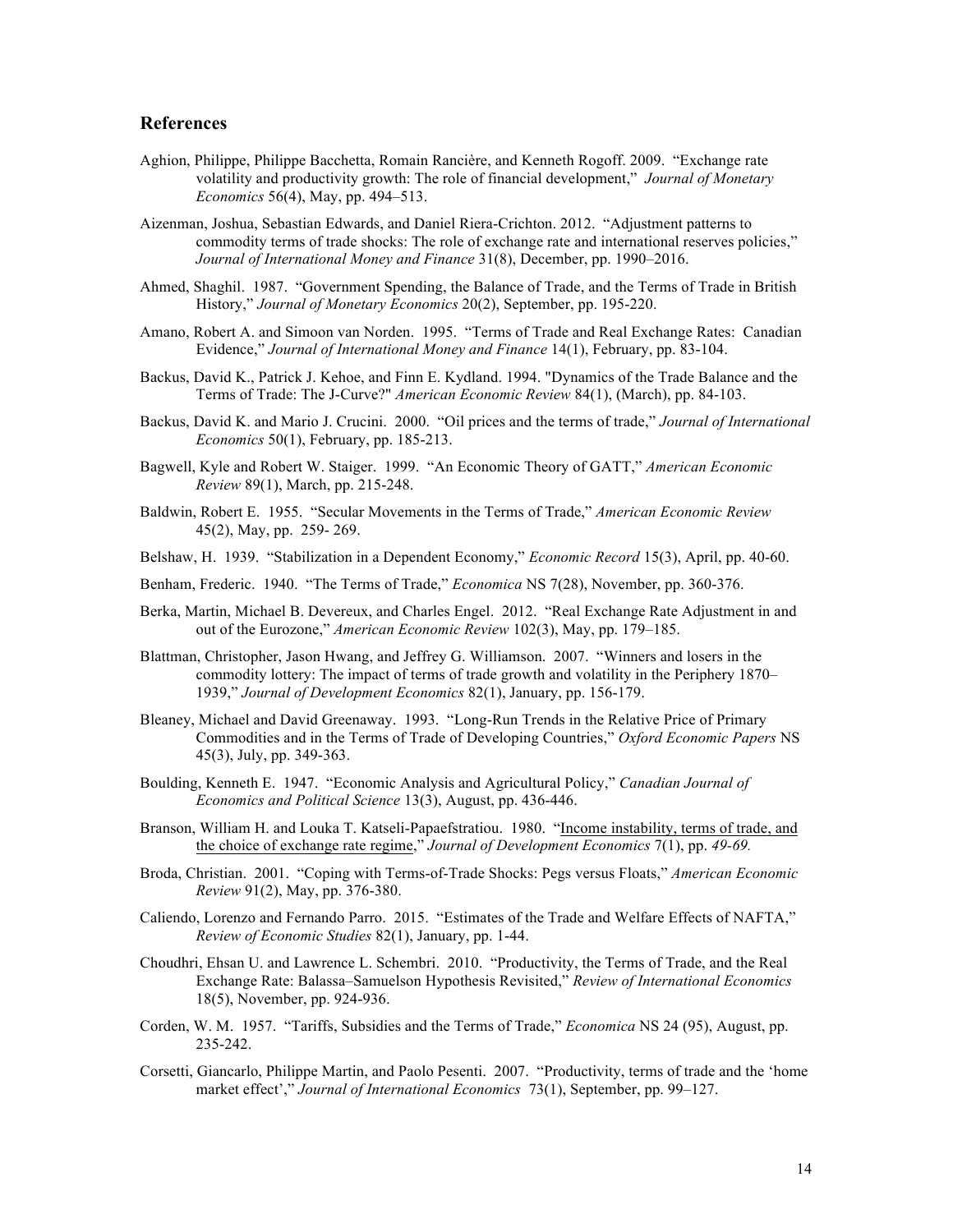- Crucini, Mario J., M. Ayhan Kose, and Christopher Otrok. 2011. "What are the driving forces of international business cycles?" *Review of Economic Dynamics* 14(1), January, pp. 156-175.
- Cuddington, John T. and Carlos M. Urzua. 1989. "Trends and Cycles in the Net Barter Terms of Trade: A New Approach," *Economic Journal* 99(396), June, pp. 426-442.
- Deardorff, Alan V. 2014. *Terms of Trade: Glossary of International Economics*, 2<sup>nd</sup> edition, Singapore: World Scientific Publishers.
- Deardorff, Alan V. 2016. *The Terms of Trade and Other Wonders: Deardorffs' Glossary of International Economics*, online, http://www-personal.umich.edu/~alandear/glossary/intro.html.
- De Gregorio, José and Holger Wolf. 1994. "Terms of Trade, Productivity, and the Real Exchange Rate," NBER working paper No. 4807, July.
- Díaz Alejandro, Carlos F. 1980. "Exchange Rates and Terms of Trade in the Argentine Republic, 1913- 1976," in Moshé Syrquin and Simón Teitel, eds., *Trade, Stability, Technology, and Equity in Latin America*, New York: Academic Press, pp. 27-43.
- Diewert, W. Irwin and Catherine J. Morrison. 1985. "Adjusting Output and Productivity Indexes for Changes in the Terms of Trade," NBER working paper No. 1564, February.
- Dornbusch, Rudiger. 1976a. "Exchange Rate Expectations and Monetary Policy," *Journal of International Economics* 6(3), August, pp. 231-244.
- Dornbusch, Rudiger. 1976b. "Expectations and Exchange Rate Dynamics," *Journal of Political Economy* 84(6), December, pp. 1161-1176.
- Dorrance, G. S. 1948. "The Income Terms of Trade," *Review of Economic Studies* 16(1), pp. 50-56.
- Epifani, Paolo and Gino Gancia. 2009. "Openness, Government Size and the Terms of Trade," *Review of Economic Studies* 76(2), April, pp. 629-668.
- Feenstra, Robert C., Benjamin R. Mandel, Marshall B. Reinsdorf, and Matthew J. Slaughter. 2013. "Effects of Terms of Trade Gains and Tariff Changes on the Measurement of US Productivity Growth," *American Economic Journal: Economic Policy* 5(1), February, pp. 59-93.
- Findlay, Ronald. 1980. "The Terms of Trade and Equilibrium Growth in the World Economy," *American Economic Review* 70(3), June, pp. 291-299.
- Frenkel, Jacob A. and Assaf Razin. 1987. *Fiscal Policies and the World Economy: An Intertemporal Approach*, Cambridge, MA: MIT Press.
- Grilli, Enzo R. and Maw Cheng Yang. 1988. "Primary Commodity Prices, Manufactured Goods Prices, and the Terms of Trade of Developing Countries: What the Long Run Shows," *World Bank Economic Review* 2(1), pp. 1-47.
- Gruen, David W. R. and Jenny Wilkinson. 1994. "Australia's Real Exchange Rate-Is it Explained by the Terms of Trade or by Real Interest Differentials?" *Economic Record* 70(209), June, pp. 204-219.
- Hadass, Yael S. and Jeffrey G. Williamson. 2001. "Terms of Trade Shocks and Economic Performance 1870-1940: Prebisch and Singer Revisited," NBER working paper No. 8188, March.
- Hanson, Gordon H. 2012. "The Rise of Middle Kingdoms: Emerging Economies in Global Trade," NBER Working Paper #17961, March.
- Harberger, Arnold C. 1952. "Pitfalls in Mathematical Model-Building," *American Economic Review*  42(5), December, pp. 55-865.
- Imlah, Albert H. 1950. "The Terms of Trade of the United Kingdom, 1798-1913," *Journal of Economic History* 10(2), November, pp. 170-194.
- Jacob, Punnoose and Gert Peersman. 2013. "Dissecting the dynamics of the US trade balance in an estimated equilibrium model," *Journal of International Economics* 90(2), July, pp. 302-315.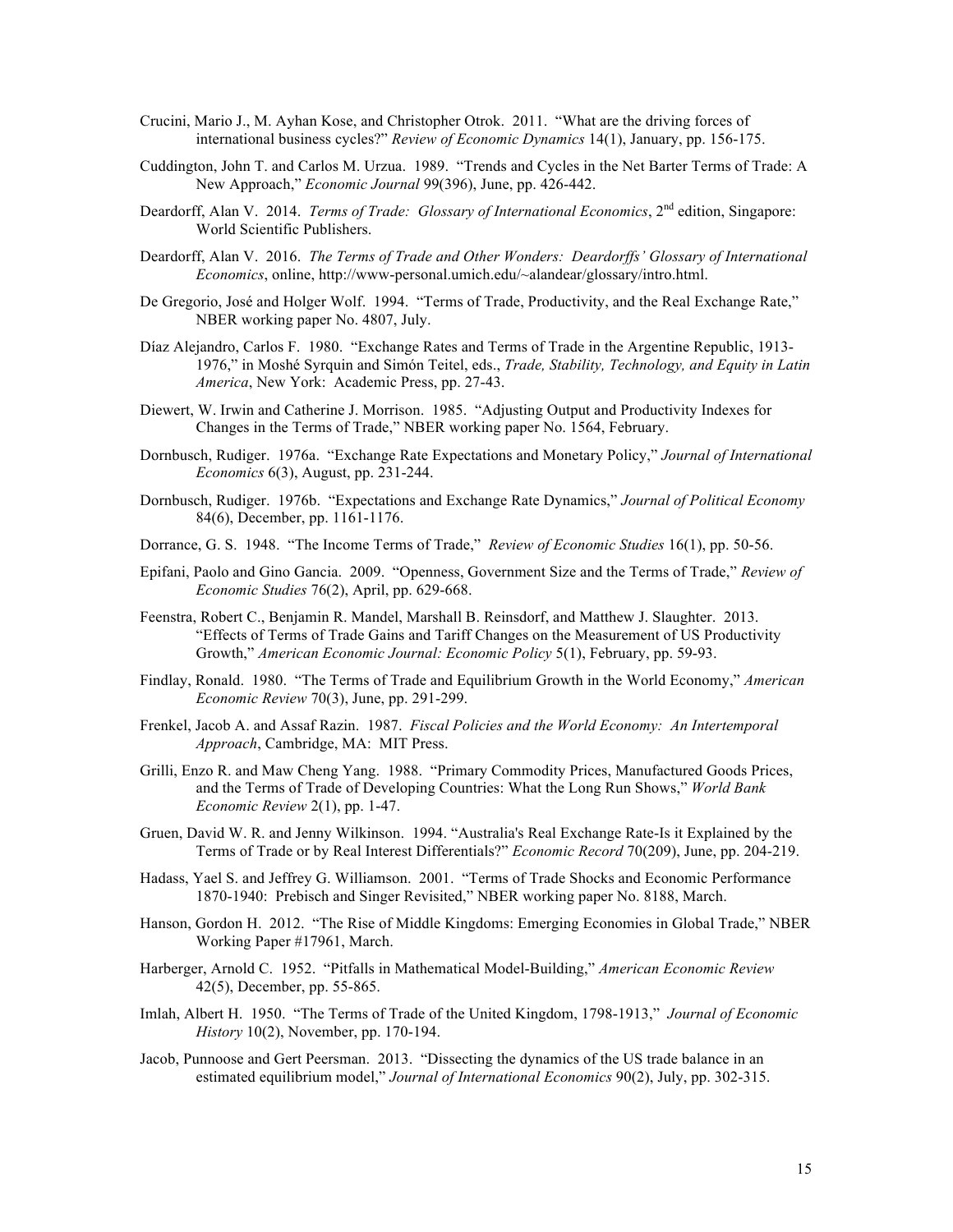- Johnson, Harry. 1951. "Optimum Welfare and Maximum Revenue Tariffs," *Review of Economic Studies* 19(1), pp. 28-35.
- Kaldor, Nicholar. 1940. "A Note on Tariffs and the Terms of Trade," *Economica* NS 7(28), November, pp. 377-380.
- Kaplinsky, Raphael. 2006. "Revisiting the Revisited Terms of Trade: Will China Make a Difference?" *World Development* 34(6), June, pp. 981-995.
- Kehoe, Timothy J. and Kim J. Ruhl. 2008. "Are shocks to the terms of trade shocks to productivity?" *Review of Economic Dynamics* 11(4), October, pp. 804-819.
- Kemp, Murray C. 1955. "Technological Change, the Terms of Trade and Welfare," *Economic Journal* 65(259), pp. 457-473.
- Kindleberger, Charles P. 1955. "Industrial Europe's Terms of Trade on Current Account, 1870-1953," *Economic Journal* 65(257), May, pp. 19-35.
- Kohli, Ulrich. 2004. "Real GDP, real domestic income, and terms-of-trade changes," *Journal of International Economics* 62(1), January, pp. 83-106.
- Krueger, Anne O. and Hugo Sonnenschein. 1967. "The Terms of Trade, the Gains from Trade and Price Divergence," *International Economic Review* 8(1), February, pp. 121-127.
- Leontief, Wassily W. 1933. "The Use of Indifference Curves in the Analysis of Foreign Trade," *Quarterly Journal of Economics* 47(3), May, pp. 493-503.
- Marshall, Alfred. 1923. *Money, Credit and Commerce*, London: Macmillan and Co.
- Mauldon, F. R. E. and D. L. Anderson. 1939. "Terms of Exchange of Industry Groups," *Economic Record* 15(2), December, pp. 197-210.
- Meier, G. M. 1952. "Long Period Determinants of Britain's Terms of Trade, 1880-1913, *Review of Economic Studies* 20(2), pp. 115-130.
- Mendoza, Enrique G. 1995. "The Terms of Trade, the Real Exchange Rate, and Economic Fluctuations," *International Economic Review* 36(1), February, pp. 101-137.
- Mundell, Robert A. 1964. "Tariff Preferences and the Terms of Trade," *Manchester School of Economic and Social Studies*, January, pp. 1-13.
- Obstfeld, Maurice. 1980. "Intermediate Imports, the Terms of Trade, and the Dynamics of the Exchange Rate and Current Account," *Journal of International Economics* 10, pp. 461-480.
- Obstfeld, Maurice. 1981. "Aggregate Spending and the Terms of Trade: Is There a Laursen-Metzler Effect?" NBER Working Paper No. 686. (Published in QJE 1982, pp. 251-270.)
- Obstfeld, Maurice and Kenneth Rogoff, 1996. *Foundations of International Macroeconoics*, Cambridge, MA: MIT Press.
- Obstfeld, Maurice and Kenneth Rogoff, 2000. "New directions for stochastic open economy models," *Journal of International Economics* 50(1), February, pp. 117-153.
- Ostry, Jonathan. 1988. "The Balance of Trade, the Terms of Trade, and the Real Exchange Rate: An Intertemporal Optimizing Framework," IMF working paper, WP / 88 / 2, January 12.
- Ostry, Jonathan D. and Carmen M. Reinhart. 1992. "Private Saving and Terms of Trade Shocks: Evidence from Developing Countries," *IMF Staff Papers* 39(3), September, pp. 495-517.
- Persson, Torsten and Lars E. O. Svensson. 1985. "Current Account Dynamics and the Terms of Trade: Harberger-Laursen-Metzler Two Generations Later," *Journal of Political Economy* 93(1), February, pp. 43-65.
- Pigou, A. C. 1950. "Unrequited Imports**,"** *Economic Journal* 60(238), June, pp. 241-254.